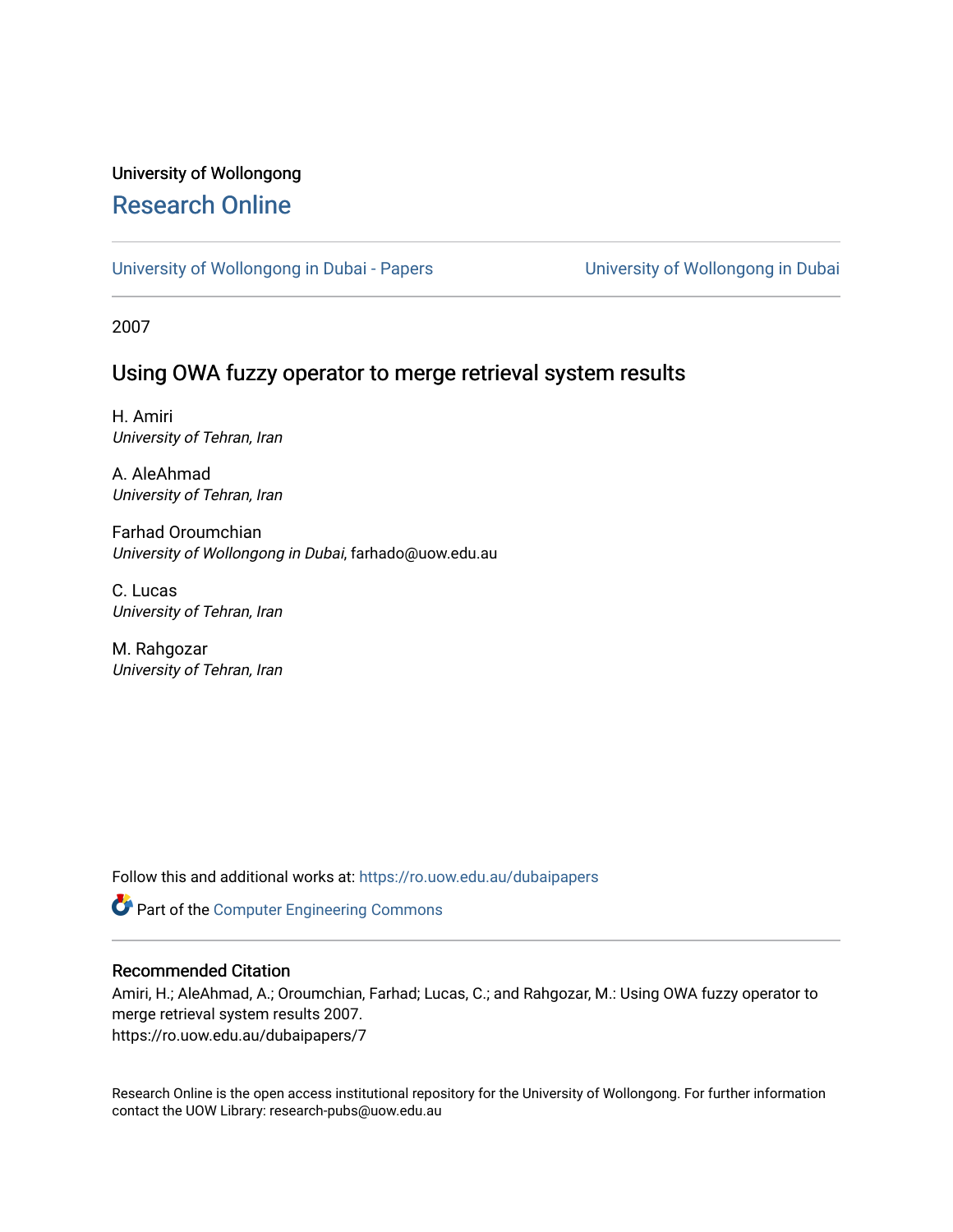## **Using OWA Fuzzy Operator to Merge Retrieval System Results**

**Hadi Amiri Abolfazl AleAhmad Farhad Oroumchian Caro Lucas Masoud Rahgozar** 

Department of ECE,University of Tehran h.amiri@ece.ut.ac.ir, a.aleahmad@ece.ut.ac.ir

University of Wollongong in Dubai FarhadO@uow.edu.au

Department of ECE, University of Tehran lucas@ipm.ir, rahgozar@ut.ac.ir

#### **Abstract**

With rapid growth of information sources, it is essential to develop methods that retrieve most relevant information according to the user requirements. One way of improving the quality of retrieval is to use more than one retrieval engine and then merge the retrieved results and show a single ranked list to the user. There are studies that suggest combining the results of multiple search engines will improve ranking when these engine are treated as independent experts. In this study, we investigated performance of Persian retrieval by merging four different language modeling methods and two vector space models with Lnu.ltu and Lnc.btc weighting schemes. The experiments were conducted on a large Persian collection of news archives called Hamshari Collection. Different variations of the Ordered Weighted Average (OWA) fuzzy operators method, called a quantifier based OWA operator and a degree-ofimportance based OWA operator method have been tested for merging the results. Our experimental results show that the OWA operators produce better precision and ranking in comparison with weaker retrieval methods. But in comparison with stronger retrieval models they only produce minimal improvements<sup>1</sup>.

### **1 Introduction**

The need for effective methods of automated information retrieval has increased because of the proliferation in amount of unstructured text data. Many approaches and methods have been developed to exhibit better retrieval engines (Witten et al., 1999; Singhal et al., 1996; Yates and Neto, 1999; Rijsbergen, 1997). In ad-hoc information retrieval many factors affect the effectiveness of methods, such as collection features, the method's algorithm and many other features. If we consider each one of retrieval systems as an expert to find related information, we can achieve better results.

In this research we considered retrieval as a fusion problem and we used a fuzzy OWA operator as a soft operator to merge the results of different ad-hoc retrieval engines. Moreover, we confirmed the previous results on Persian language that indicated the Lnu.ltu vector space method as one of the best retrieval engines on Persian text (Oroumchian and Garamalek, 2002; Garamalek, 2002). In this study, we considered four different language modeling methods proposed by Hiemstra (2001) and two vector space models for the fusion. The literature shows that these methods have good performance on TREC collections and outperform some other ad-hoc methods (Hiemstra, 2001; Ponte and Croft, 1998; Hiemstra, 2004; Larkey and Connell, 2002). The two vector space models use Lnu.ltu and Lnc.btc weighting schemes. The definitions of the used methods and the OWA operators are given in the subsequent sections.

The collection that is used in this study is a standard test collection of Persian text which is called Hamshahri (Darrudi et al., 2004). To merge the results of the retrieval engines and obtain a higher precision we have used two Ordered Weighted Average (OWA) fuzzy operators, a

<sup>&</sup>lt;sup>1</sup> This work was partially supported by Iranian Telecommunication Research Center (ITRC) contract No. 500/12204.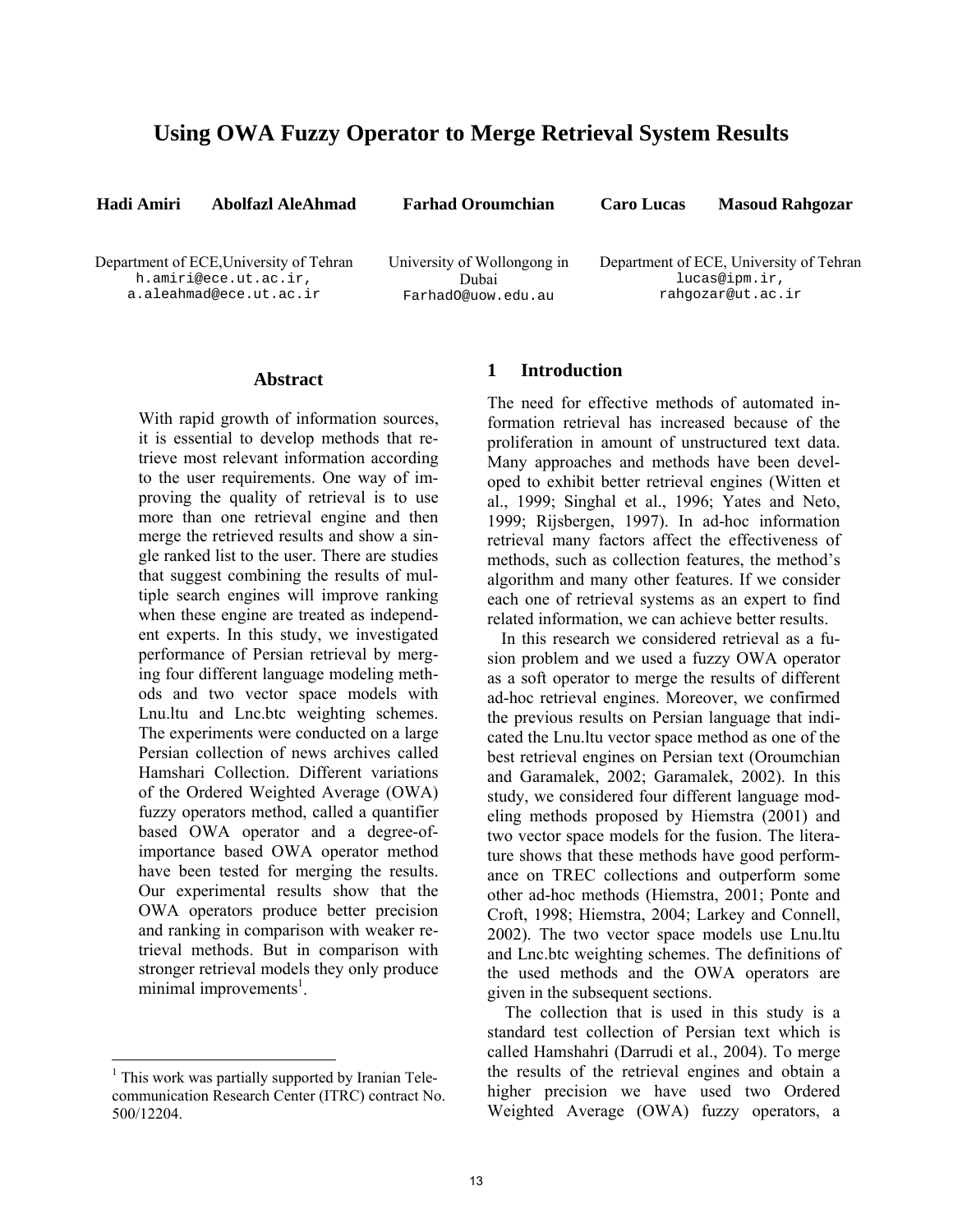quantifier based OWA operator and a degree-ofimportance based OWA operator. In quantifier based OWA operator, some linguistic quantifiers such as *All*, *Most*, *Few* and *At-Least-One* were used by OWA operator to merge the results. In degree-of-importance based OWA operator we used the position of the documents in the retrieved lists to construct the weighting vector of OWA operator. Our experimental results show that the best OWA operator, quantifier based OWA operator, improves the overall precision on average only by 0.003 over the best retrieval engine, the fourth model of Hiemstra (2001) , and 0.245 over the worst retrieval engine, the third model of Hiemstra  $(2001)$ .

In section 2 we explain the two vector models and four Hiemstra's language modeling methods. In section 3 we define the OWA operators and the weighting schemas that are used in this research. The experimental results and comparisons are presented in section 4. Finally, the paper ends with the conclusions provided in section 6.

### **2 Definition of Retrieval Systems**

This section provides a detailed description of the retrieval methods. Section 2.1 describes the vector space models with Lnu.ltu and Lnc.btc weighting schemes. Section 2.2 describes four different language modeling methods proposed by Hiemstra (2001).

## **2.1 Vector Space Models**

Two vector space models used in the experiments are explained in this section. The first is the typical implementation which is also called Cosine Similarity. This model computes the cosine of the angle between the query and the document vector according to the following formula (Witten et al., 1999; Rijsbergen, 1997; Taghva et al., 2004).

$$
Lnc = 1 + \log(f_{d,t}). \tag{1}
$$

$$
btc = \log(1 + \frac{N}{n}).
$$
 (2)

In Lnu.ltu weighting schema, documents are weighted with Lnu and queries are weighted with ltu weighting. (Singhal et al., 1996)

$$
\ln u = \left[\frac{1 + \log(t)}{1 + \log(\text{avg }(tf_a))}\right]^{*}
$$
\n
$$
\left[\frac{1}{slope * NumberOfUn \text{ }iquerTerms}\right]^{*}
$$
\n
$$
+(1 - slope) * pivot \right]
$$
\n
$$
ltu = [1 + \log(t)]^{*} \log(\frac{N}{n})^{*}
$$
\n
$$
\left[\frac{1}{slope * NumberOfUniqueTerms}\right]^{*}
$$
\n
$$
+(1 - slope) * pivot]
$$
\n(4)

In the Equation 3 and 4,  $Avg(tf_d)$  is the average frequency of terms in the document and Slope is set to 0.25. This value is the best known tuned value for the *slope* parameter in vector models for Persian retrieval (Aleahmad, et al., 2007). Pivot is the Cosine Normalization which is formulated as:

$$
Pivot = \sqrt{W_1^2 + W_2^2 + ... + W_n^2}.
$$
 (5)

Where  $W_i$  is the raw  $tf^*idf$  weight for each term (Singhal et al., 1996).

#### **2.2 Language Modeling Method- Hiemstra Method**

In this section we describe four different language modeling methods proposed by Hiemstra (2001). Considering *P(D=d)* as the prior probability of relevance of the document *d*, the document that the user has in mind, to the query *q* with query terms  $t_1,...,t_n$ . The document *d* will be ranked by calculating the following probability:

$$
P(d, t1, t2, \dots, tn) = P(D = d) *
$$

$$
\prod_{i=1}^{n} ((1 - \lambda i) P(T = ti) + \lambda i P(T = ti | D = d))
$$
 (6)

Lambda  $(\lambda_i)$  is a smoothing parameter for each query term i (Hiemstra, 2001; Hiemstra, 2002). Hiemstra proposed four ways to specify the probabilities and parameters in Equation 6. He emphasizes in (Hiemstra, 2001) if there is no previous relevance information available for a query, i.e. none of the relevant documents have been identified yet, each query term that is not in the stop list, will be considered equally important. Hence, in this case the model has only one unknown parameter as  $\lambda_i$  will be equal for each position *i* in the query. The unknown parameter will simply be called  $\lambda$  in the new equation. So Equation 6 will be reformulated as below: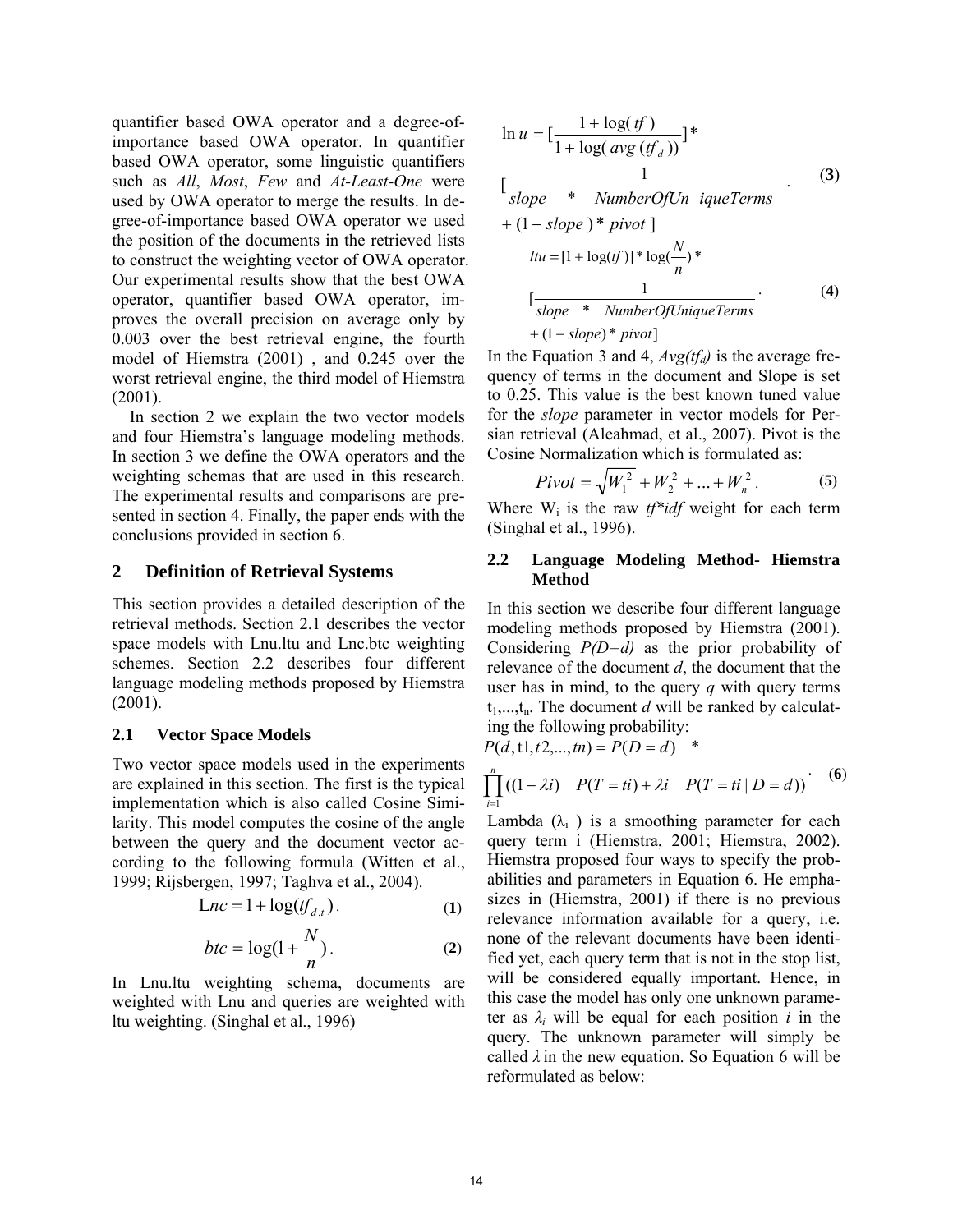$\prod_{i=i}^{n} ((1 - \lambda) P(T = ti) + \lambda P(T = ti | D =$  $P(d, t1, t2, \ldots, tn) = P(D = d)$  \*  $i = i$  $f((1 - \lambda) \quad P(T = ti) + \lambda \quad P(T = ti | D = d))$ <sup>(7)</sup>

Hiemstra proposed four different language modeling methods using Equation 7:  $LM1$   $(d) =$ 

 $\sum_{i=1} \log(1+\frac{\lambda}{(1-\lambda)}\frac{g'(it, u)}{cf(t)} \cdot (\sum_{i=1}^{n}$ ∑  $\sum_{=1}$  log(1 +  $\frac{1}{(1-\frac{1}{2})}$ *n i*=1  $(1 - \lambda)$  *Cf*  $(u)$   $(\sum_{t}$ *t*  $cf(ti)$   $(\sum tf(t, d$  $tf(ti,d)$   $(\sum cf(t$ 1 )  $(1-\lambda)$  cf(ti)  $(\sum tf(t,d))$  $\log(1+\frac{\lambda~\mathit{tf}(ti,d)~(\sum_{i}cf(t))}{(1-\lambda)~\mathit{cf}(ti)~(\sum_{i}tf(t,a))}$  $\lambda$  if  $(ti,d)$   $(\sum_{t} cf(t))$  (8)  $LM2$  (d)=

$$
\sum_{i=1}^{n} \log\left(1 + \frac{\lambda \quad tf(it,d) \quad (\sum_{t} df(t))}{(1-\lambda) \quad df(it) \quad (\sum_{t} tf(t,d))}\right)
$$
 (9)

$$
LM3 \quad (d) = \log(\sum_{t} tf(t, d)) +
$$
\n
$$
\sum_{i=1}^{n} \log(1 + \frac{\lambda \quad tf(ti, d) \quad (\sum_{t} cf(t))}{(1 - \lambda) \quad cf(ti) \quad (\sum_{t} tf(t, d))}) \quad (10)
$$

$$
LM4 \quad (d) = \log(\sum_{t} tf(t, d)) +
$$
  

$$
\sum_{i=1}^{n} \log(1 + \frac{\lambda \quad tf(ti, d) \quad (\sum_{t} df(t))}{(1 - \lambda) \quad df(ti) \quad (\sum_{t} tf(t, d))})
$$
(11)

In the above equations,  $tf(t_i, d)$  is the frequency of query term *t* in the document *d* and *cf(t)* is collection frequency of query term *t*.  $\sum_{i} tf(t, d)$  is the total number of terms in document *d* or length of document *d*, and  $\sum_{i} cf(t)$  is total number of terms in the collection or collection length. *df(t)* is document frequency of query term *t* and  $\sum_{i} df(t)$ is defined by sum of document frequency for all terms in the collection which has a constant value (Hiemstra 2001). The differences between the four methods can be summarized as follows: Document frequencies are used instead of collection frequencies in LM 2 and LM 4. Document length correction is also added to LM 3 and LM 4. Hiemstra determined in a series of experiments that the *LM 4* was optimal for English text (Hiemstra 2001). We have implemented all of these four models on Persian text. For these experiments *λ* is considered 0.0485, the value that Taghva et al. (2004) determined as the optimal value of *λ* for Persian documents with no stemming and no stop word removal (Taghva et al., 2004).

#### **3 OWA Fuzzy Operator**

This section describes the Order Weighted Average (OWA) operator and two weighting schemas, quantifier-based weighting and degreeof-importance weighting.

### **3.1 OWA Definition**

This section introduces the merge operator that we used for fusion. At first let us formalize the entities involved in the fusion problem. In the fusion problem the user query is indicated by *q* and *n* retrieval engines are indicated by *R1,R2,…,Rn*. The ordered lists of documents produced by the retrieval engines for the query *q* are indicated by  $L_{1,q}$ ,  $L_{2,q}$ , ...  $L_{n,q}$  the purpose of the fusion is fusing the ordered lists and producing a unique ranked list for query *q*:

$$
L_q
$$
=Merge-Operator  $(L_{1,q}, L_{2,q}, ..., L_{n,q})$ . (12)

In Equation 12  $L_q$  is constituted by a set of documents *D*, indicated by  $d_1$ ,  $d_2$ , ...,  $d_k$  ordered by their degree of relevance to the query *q*.

In this research we used OWA operator as the merge operator. The OWA operator with *n* dimensions is a nonlinear aggregation operator OWA: [0,  $1$ <sup>n</sup> $\rightarrow$  [0, 1] with a weighting vector  $W=[w_1, w_2, ..., w_n]$  such that  $\sum_{i=1}^n w_i =$ *n i wi* 1 1 with  $w_i$  in [0,

1]. The OWA weight of each document *d* is defined as:

$$
OWA(d) = OWA(x_1, x_2, ..., x_n).
$$
 (13)

where  $x_i$  indicated the score of document  $d$  in the *i*th list. Each score  $x_i$  is assigned by  $R_i$  to document *d*. If *d* is not present in the *i*th list then  $x_i=0$  (Bordogna and Pasi, 2004; Callan, 2000). The OWA weight of each document is computed by Equation  $14:$ 

$$
OWA(d) = OWA(x_1, x_2, ..., x_n) =
$$
  
W<sup>T</sup> .  $B = \sum_{i=1}^{n} w_i^T * bi$  (14)

in which  $W^T$  is the transpose vector of W that defines the semantics of associated with the OWA operator and  $B=[b_1,b_2,..,b_n]$  is the vector  $X=[x_1, a_2,..,b_n]$  $x_2, ..., x_n$  reordered so that  $b_i = Min_i(x_1, x_2, ..., x_n)$ , that is the *j*th smallest element of all the  $x_1, x_2, \ldots$ , *xn*. The values produced as a result of OWA operator aggregation lie between those produced by the *AND* (*Min Operator*) and those produced by the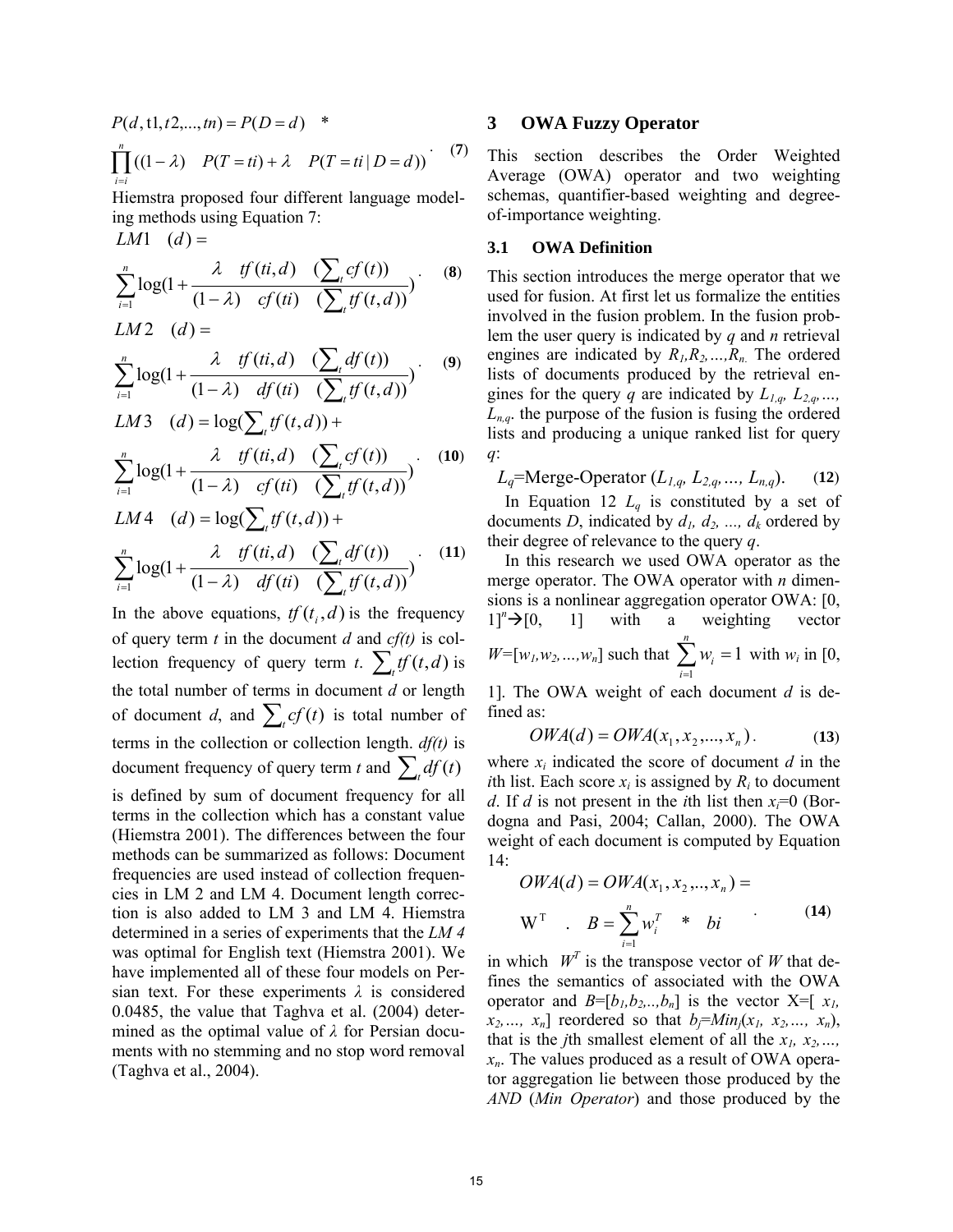*OR* (*Max Operator*) (Bordogna and Pasi, 2004; Yager, 1998; Yager and Kreinovich. 2002; Bordogna, et al., 2003).

As mentioned before the scores  $\{x_i, i=1,...,n\}$  are assigned by the retrieval engines  $R_1, R_2, \ldots, R_n$  to the document *d*, but there is a problem. These scores are not in the same scale. To address this problem we have used below function to bring the scores into a same scale (Callan, 2000):

$$
\mu_{i} = \frac{x_{i} - Min(L_{i,q})}{Max(L_{i,q}) - Min(L_{i,q})} + c.
$$
 (15)

in which  $Min(L_{i,q})$  and  $Max(L_{i,q})$  are the minimum and maximum scores in the *i*th retrieved list for query  $q, L_{i,q}$ . This normalization normalizes the scores into the range [0, 1]. The value of *c* is set to 0.0001 to prevent  $\mu_i = 0$  when  $x_i = Min(L_{i,q})$ . For all  $\mu_i$ >1 we set  $\mu_i$ =1.

Hence we can consider the new scores,  $\{\mu_i, \sigma_j\}$  $i=1,...,n$  }, as a membership degree of the documents in the retrieved lists for the queries. By this definition, the retrieval engines play the role of experts, the documents are the alternatives that are evaluated based on the user query and the decision function is a soft aggregation operator.

The OWA weight of a document *d* is computed using  $\mu_i$  and the weighting schema discussed in the next section. Having OWA weights computed for all documents in the lists, we sort the documents according to their OWA weights and select top 20 of the merged results for each query.

#### **3.2 Weighting Methods**

In this section we discuss the weighting schemas that are used to merge the lists.

#### **3.2.1 Quantifier Based Weighting**

We used the linguistic quantifiers *All*, *Most<sub>n</sub>*, *Few<sub>n</sub>*, and A*t-Least-One* as the weighting schemas, to compute the overall performance judgment for each document with respect to a query. The quantifier *All* corresponds to the rigorous majority. This quantifier requires retrieving documents appearing in all retrieval engines' lists. This quantifier is suitable when the user is looking for precise answer since the set of results is formed by calculating the intersection of the retrieval engines lists (Bordogna and Pasi, 2004). The quantifier  $Most_n$  is a fuzzy majority operator that assumes the retrieval by the most of the engines to be sufficient for inclusion in the fused list. The parameter *n* indicates the minimum number of retrieval lists sufficient for inclusion in the merge process. The quantifier  $Few_n$  is a weaker weighting schemas in which it is enough for a document to be retrieved by a few number of retrieval engines. The *At-Least-One* quantifier is the weakest weighting schemas in which it is enough for a document to appear in only one retrieval engine's list to be included in the fused list. This quantifier is suitable when the user wants to consider any potentially relevant document (Bordogna and Pasi, 2004). Hence the *All* quantifier has an *AND* semantic and the *At-Least-One* quantifier has an *OR* semantic (Bordogna and Pasi, 2004; Bordogna et al. 2003). The *Most<sub>n</sub>* and *Few<sub>n</sub>* quantifiers have the semantics in between an *AND* and an OR operators.

#### **3.2.2 Degree of Importance Based Weighting**

As the second weighting schema we use the position of the documents in the retrieved lists to produce the weighting vector *W=* [*w1, w2,…, wn*]. The weight of each document  $d$  in the  $L_{i,q}$  is defined by Equation 16:

$$
w_i = \frac{N_i - POS_i - 1}{N_i}.
$$
 (16)

in which  $N_i$  is the number of elements in the *i*th list,  $L_{i,q}$ , and  $POS_i$  is the position of document *d* in  $L_{i,q}$ . With this definition we can think each  $w_i$  indicates the importance degree of a document with respect to a retrieval engine. This value decreases as the position of the document in the list goes from the top to the bottom of the list. We can use this degree to adjust the scores of the documents:

$$
\mu_{i} = \text{Max}(\mu_{i}, 1 - w_{i}). \tag{17}
$$

Using above equation to compute  $\mu_i$ , the low score documents take a chance to contribute in the merged list especially if they are retrieved with the most of the retrieval engines. Hence the OWA weight of each document *d* is defined by:

$$
OWA(d) = \sum_{i=1}^{n} w_i * \mu_i.
$$
 (18)

## **4 Experimental Results**

This section describes the results of applying the quantifier based and the degree-of-importance based OWA operators on the defined six retrieval engines and merger of their results. In this study we used a standard test collection of Persian text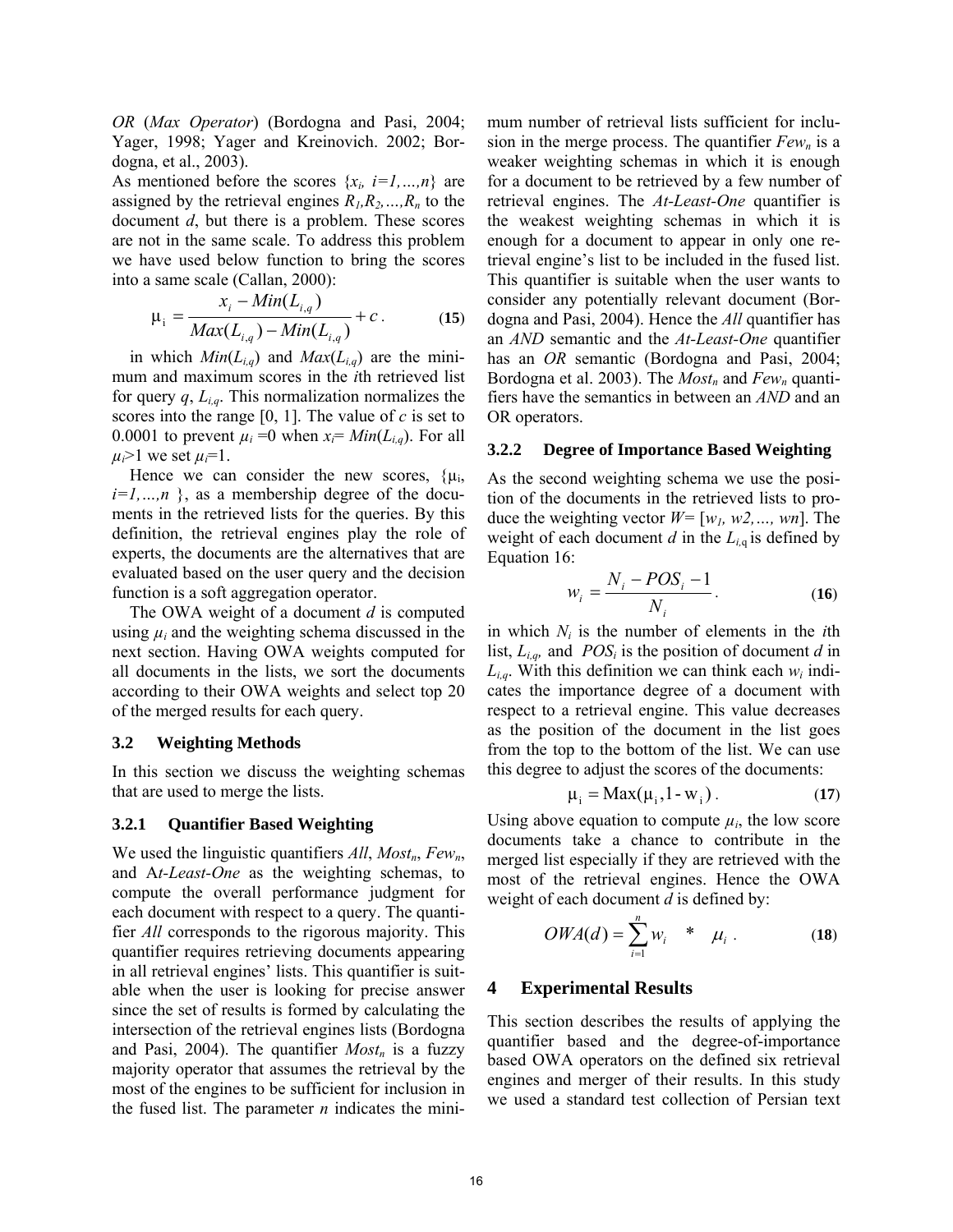which is called Hamshahri (Oroumchian and Darrudi, 2004). Hamshahri collection is the largest test collection of Persian text. This collection is prepared and distributed by University of Tehran. The third version of Hamshahri collection is 600MB in size and contains more than 160,000 distinct textual news articles in Persian. This collection has about 60 queries and relevance judgments for top 20 documents for each query. Older versions of this collection were used in other Persian information retrieval experiments (Garamalek, 2002; Bordogna and Pasi, 2004).

The Document Cut-Off criterion is selected to evaluate the precision of the six retrieval engines and the merge operators. Document cut-off diagram shows the precision after 5, 10, 15 and 20 documents have been retrieved. The values averaged over all queries. For the experiments we used the standard *TrecEval* tool which is provided by *NIST* (National Institution of Standards and Technology, 2006). Table 1 shows the precision of the six retrieval engines at different document cut-offs.

| <b>DOC</b> | Lnc.<br>btc | Lnu.<br>ltu.25 | LM1   | LM2   | LM3   | LM4   |
|------------|-------------|----------------|-------|-------|-------|-------|
| 5          | 0.342       | 0.556          | 0.488 | 0.559 | 0.329 | 0.570 |
| 10         | 0.375       | 0.593          | 0.498 | 0.563 | 0.358 | 0.588 |
| 15         | 0.388       | 0.599          | 0.513 | 0.575 | 0.361 | 0.606 |
| 20         | 0.389       | 0.604          | 0.505 | 0.571 | 0.355 | 0.604 |
| <b>AVG</b> | 0.373       | 0.588          | 0.501 | 0.567 | 0.351 | 0.592 |

**Table 1 Performance of Retrieval Engines at different Document Cut-Offs**

Figure 1 shows the document cut-off diagram. The X-axis represents the 4 document cut-offs and Yaxis shows the precision. The lowest precision value is 0.329 which belongs to LM3 model at 5 document cut-off.



**Figure 1 Document Cut-Off diagram of Retrieval Engines** 

The LM4 and the Lnu.ltu with slope 0.25 methods are better than the other systems. The LM3 is the worst method and the Lnc.btc is the second worst method.

As we mentioned before we used the OWA operator with two weighting methods to merge the retrieval engines' results. In quantifier based weighting schema each quantifier is described with a weighting vector  $W=[w_1,w_2,...,w_6]$  in witch  $w_i$  is the weight of the *i*th smallest element of all the scores  $\{\mu_k, k=1,...,n\}$  assigned to a document. Table 2 shows these vectors.

| Method            | <b>Weighting Vector</b>   | <b>Orness</b><br><b>Degree</b> |
|-------------------|---------------------------|--------------------------------|
| All               | $W=[1,0,0,0,0,0]$         | 0.00                           |
| Most,             | $W=[0, 5, 0, 0, 0]$       | 0.30                           |
| <b>Most</b>       | $W=[0, 33, 33, 33, 0, 0]$ | 0.40                           |
| Most <sub>4</sub> | $W=[0,.25,.25,.25,.25,0]$ | 0.50                           |
| <b>Few</b>        | $W=[0,0,.33,.33,.33,0]$   | 0.59                           |
| Few,              | $W=[0,0,0,.5,.5,0]$       | 0.70                           |
| At-Least-<br>One  | $W=[0,0,0,0,0,1]$         | 1.00                           |

**Table 2 Quantifier Based Weighting Vectors** 

In the above table the Orness Degree column is interpreted as an estimation of optimism of the weighting vector that is used by the OWA operator. The orness of the OWA operator is defined as below:

*Orness*(*W*) = 
$$
(\frac{1}{n-1})\sum_{i=1}^{n} (i-1)^* w_i
$$
). (19)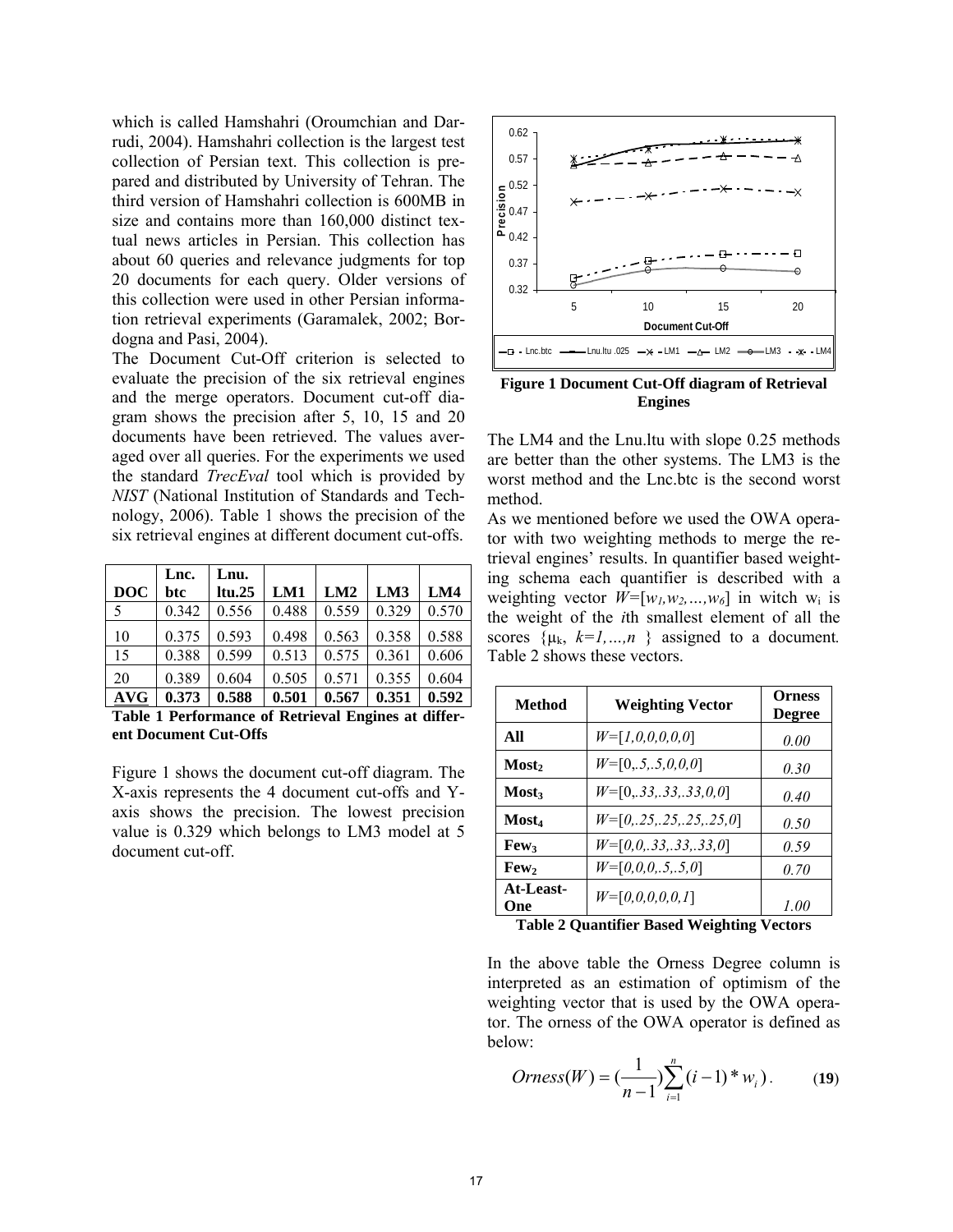The orness degree is the maximum for the quantifier *At-Least-One* and is minimum for the *All* quantifier. The orness degree for the other quantifiers is a value in the range of  $(0,1)$ .

The weighting vectors are computed based on the definition of the quantifiers described in section 3.2.1. The weighting vector of quantifier *All* is *W=*[*1,0,0,0,0,0*]. This means the merge operator, OWA, is the AND operator that requires retrieving documents appearing in all retrieval engines' lists, hence the lowest score should be selected. The weighting vector of quantifier *Most*<sub>2</sub> is *W=*[0,*.5,.5,0,0,0*], in witch we average the 2th and 3th lowest  $\mu$ 's  $\{\mu_k, k=1,...,n\}$  for each document. Hence in *Most<sub>2</sub>* only the 2th and 3th lowest scores are contributing to the merge operator. For the  $Few_i$  quantifiers it is sufficient that a document is retrieved by at least a minority of retrieval engines, hence we consider the high scores for each document. The weighting vector of quantifier *At-Least-One* is  $W=[0,0,0,0,0,1]$ , in which for each document the highest score is considered as its weight. Table 3 shows the results of OWA with quantifier based and degree of importance based schemas.

| <b>DOC</b> | All  | Most2 | Most3 | Most4 | Few <sub>2</sub> | Few <sub>3</sub> | At-<br>Least-<br>One | <b>DOI</b> |
|------------|------|-------|-------|-------|------------------|------------------|----------------------|------------|
|            | 0.53 | 0.60  | 0.57  | 0.55  | 0.56             | 0.55             | 0.47                 | 0.58       |
| 10         | 0.42 | 0.60  | 0.60  | 0.60  | 0.59             | 0.59             | 0.49                 | 0.60       |
| 15         | 0.34 | 0.55  | 0.60  | 0.60  | 0.59             | 0.59             | 0.48                 | 0.58       |
| 20         | 0.28 | 0.50  | 0.59  | 0.60  | 0.59             | 0.59             | 0.48                 | 0.57       |
| AVG        | 0.39 | 0.56  | 0.59  | 0.59  | 0.58             | 0.58             | 0.48                 | 0.58       |

**Table 3 Performance of the Quantifier Based Weighting Schemas at different Document Cut-offs** 

As it is shown in Table 3, using OWA operator with the *All* quantifier produces a bad result, it is supposed to be bad and it is bad. The same is true for the *At-Least-One* quantifier. The better results are produced by the *Most<sub>3</sub>* and *Most<sub>4</sub> operators.* The precision of the degree of importance based schema, *DOI*, is one of the highest for cut-off 5 and 10 but it slightly decreases after retrieving more than 10 documents. Figure 2 shows the document cut-off diagram. The results of the methods that produced a precision value less than 0.5 are not depicted in Figure 2. Those are the *All* and *At-Least-One* quantifiers.



**Figure 2 Document Cut-Off diagram of Quantifier Based Weighting Schema** 

In Figure2 the *Most<sub>3</sub>* and *Most<sub>4</sub>* quantifiers are better than the other systems at cut-off 10, 15, 20. The *Most<sub>2</sub>* has very good precision at cut-off 5 but its precision decreases afterwards. The *Few* quantifiers have low precision. We compared the results of  $Most_3$  and  $Most_4$  quantifiers with the LM4 and the Lnu.ltu 0.25 methods. We considered the LM4 and the Lnu.ltu with slope 0.25 methods because they demonstrate better performance than the other systems. Figure 3 shows this comparison.



**Figure 3 Document Cut-Off Diagram, Comparison of Method's Effectiveness** 

The Most<sub>3</sub> has the best precision at cut-off  $5$ , 10 and 15, but its precision decreases for cut-off 20. Both LM4 and the Lnu.ltu have the highest precision at cut-off 20. Table 6 at Appendix A. summarizes the empirical result.

Two significance tests, namely T-Test and Wilcoxon Signed Rank Test have been performed on the results of *Most3*, *Most4*, LM4 and Lnu.ltu 0.25 methods in order to determine if the observed difference are the result of chance or not. For each of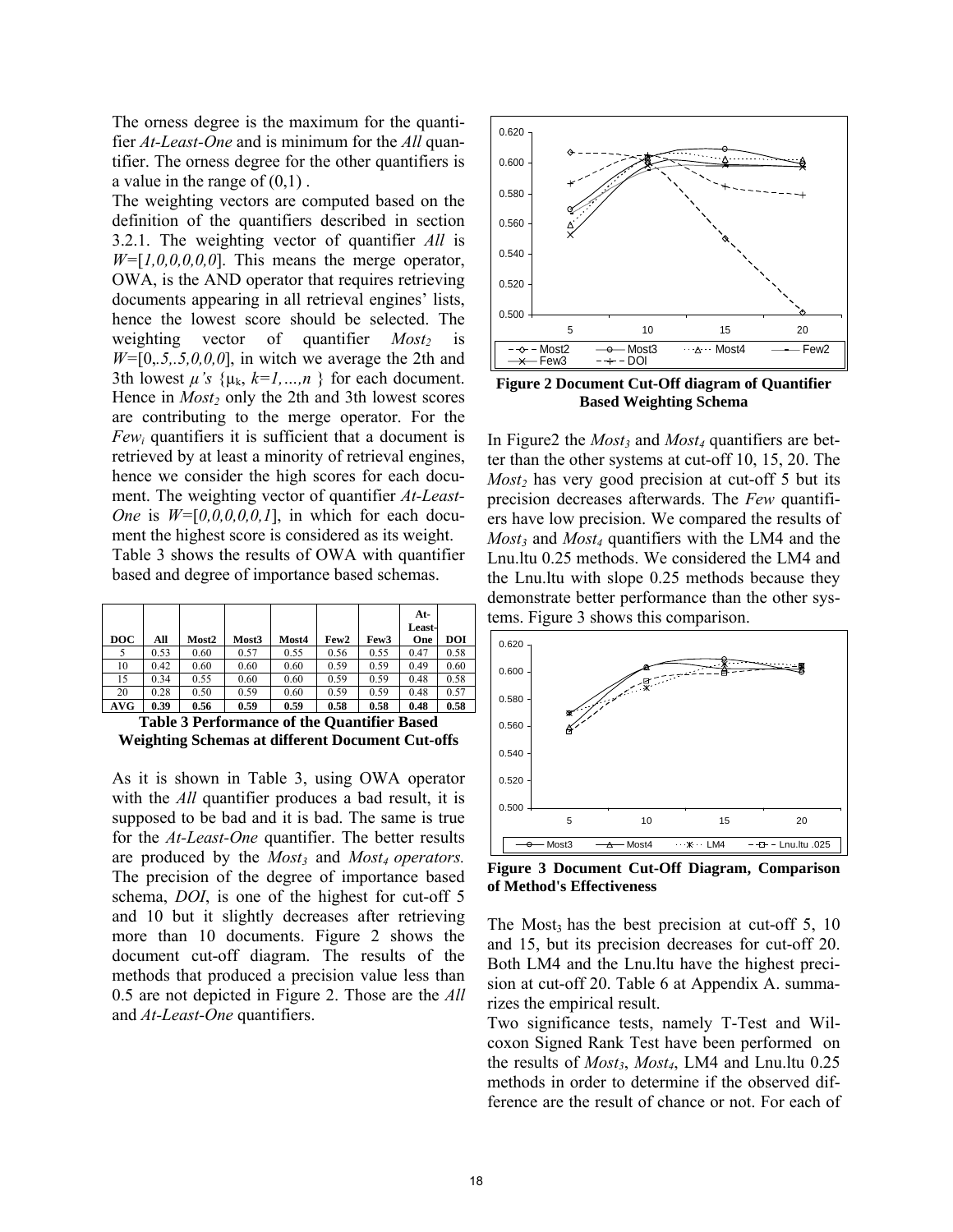the four methods the query by query precision has been calculated and compared (Sanderson and Zobel, 2005) and then the significance tests have been conducted to see whether the null hypothesis that states the two groups do not differ, is rejected or not. Table 4 shows the result of the Wilcoxon Signed Rank Test.

| <b>Method</b> | <b>Most</b> | Most <sub>4</sub> | I M4  |
|---------------|-------------|-------------------|-------|
| <b>LM4</b>    | 0.861       | N 894             | ---   |
| Lnu.ltu       |             |                   |       |
| 0.25          | 0.081       | በ በ77             | 0.444 |

|  |  | <b>Table 4 Wilcoxon Signed Rank Significance Test</b> |
|--|--|-------------------------------------------------------|
|  |  |                                                       |

Since the results are above 0.05 then the null hypothesis is rejected. Therefore the  $Mos_3$  and  $Most_4$ methods are better than the best single methods LM4 and Lnu.ltu with slope of 0.25. We then conducted a T-Test on the same models and the result of the T-test is depicted in Table 5.

| <b>Method</b>                                               | <b>Most</b> | <b>Most</b> <sub>4</sub> | LM4   |  |  |  |
|-------------------------------------------------------------|-------------|--------------------------|-------|--|--|--|
| LM4                                                         | 0.456       | 0.383                    | --    |  |  |  |
| Lnu.ltu                                                     |             |                          |       |  |  |  |
| 0.25                                                        | 0.028       | 0.027                    | 0 147 |  |  |  |
| <br>- --<br>--<br>. .<br>-- - -<br>$\overline{\phantom{a}}$ |             |                          |       |  |  |  |

**Table 5 T-Test Statistical Significance Test Result** 

According to T-Test, if the *t* value is above the threshold chosen for statistical significance (usually the 0.05 level), the null hypothesis is rejected. Based on Table 5, both  $Mos_3$  and  $Most_4$  methods are significantly better than LM4 method which is a confirmation of The Wilconxon Signed Rank test. However, with the T-Test we can not confirm the significance of the  $Mos_3$  and  $Most_4$  methods over the Lnu.ltu with slope of 0.25 method.

## **5 Conclusion**

In this study we looked at the Persian retrieval as a fusion problem. We used a fuzzy OWA operator as a soft operator to merge the results of different adhoc retrieval engines. For this purpose we considered four different language modeling methods proposed by Hiemstra (2001) and two vector space models, with Lnu.ltu and Lnc.btc weighting schemes that we know work well with Persian text. The collection that is used in this study is a standard test collection of Persian text which is called Hamshahri (Darrudi et al., 2004). To merge the results of the retrieval engines, we used Ordered Weighted Average (OWA) operators with quantifier based fuzzy weighting and degrees-ofimportance based fuzzy weighting. In quantifier based OWA operator, some linguistic quantifiers, such as *All*, *Most*, *Few* and *At-Least-One* are used by OWA operator to merge the results. In degreeof-importance based OWA operator we used the position of the documents in the retrieved lists to construct the weighting vector of OWA operator. Our experimental results show that the best OWA operator, quantifier based OWA operator *Most*<sub>3</sub> *and Most4*, only marginally improve over the best retrieval method on Persian text the LM4 methods. However seems they produce better ranking since they push the relevant documents to higher ranks. The significant tests we conducted seem to confirm that *Most<sub>3</sub> and Most<sub>4</sub>* are significantly better than all other methods but Lnu.ltu with slope of 0.25. However, the superiority over the Lnu.ltu with slope of 0.25 was not confirmed by T-Test.

#### **References**

- Abolfazl Aleahmad, Parsia Hakimian, Farzad Mahdikhani and Farhad Oroumchian. 2007. *N-Gram and Local Context Analysis For Persian Text Retrieval*. International Symposium on Signal Processing and Its Applications, Sharjah U.A.E.
- Amir Nayyeri and Farhad Oroumchian. 2006. *FuFaIR: a Fuzzy Farsi Information Retrieval System*. IEEE International Conference on Computer Systems and Applications.
- Amit Singhal, Chris Buckley and Mandar Mitra. 1996. *Pivoted Document Length Normalization*. In Proc. of the 19<sup>th</sup> ACM SIGIR Conference.
- C. J. van Rijsbergen. 1997. *Information Retrieval, second edition*. Butterworth Heinemann Publisher, Newton, MA, USA.
- Djoerd Hiemstra. 2001. *Using Language Models for Information Retrieval*. PhD thesis, University of Twente.
- Djoerd Hiemstra. 2002. *Term-Specific Smoothing for the Language Modeling Approach to Information Retrieval: The Importance of a Query Term. In Proc.* 25<sup>th</sup> ACM SIGIR conference.
- Djoerd Hiemstra, Stephen Robertson and Hugo Zaragoza. 2004. *Parsimonious Language Models for Information Re*trieval. In Proc. 27<sup>th</sup> ACM SIGIR conference.
- Ehsan Darrudi, Mohamad R. Hejazi and Farhad Oroumchian. 2004. *Assessment of a Modern Farsi Corpus*. The Second Workshop on Information Technology and its Disciplines, WITID2004.
- Farhad Oroumchian and Firooz M. Garamalek. 2002. *An Evaluation of Retrieval Performance Using Farsi Text*.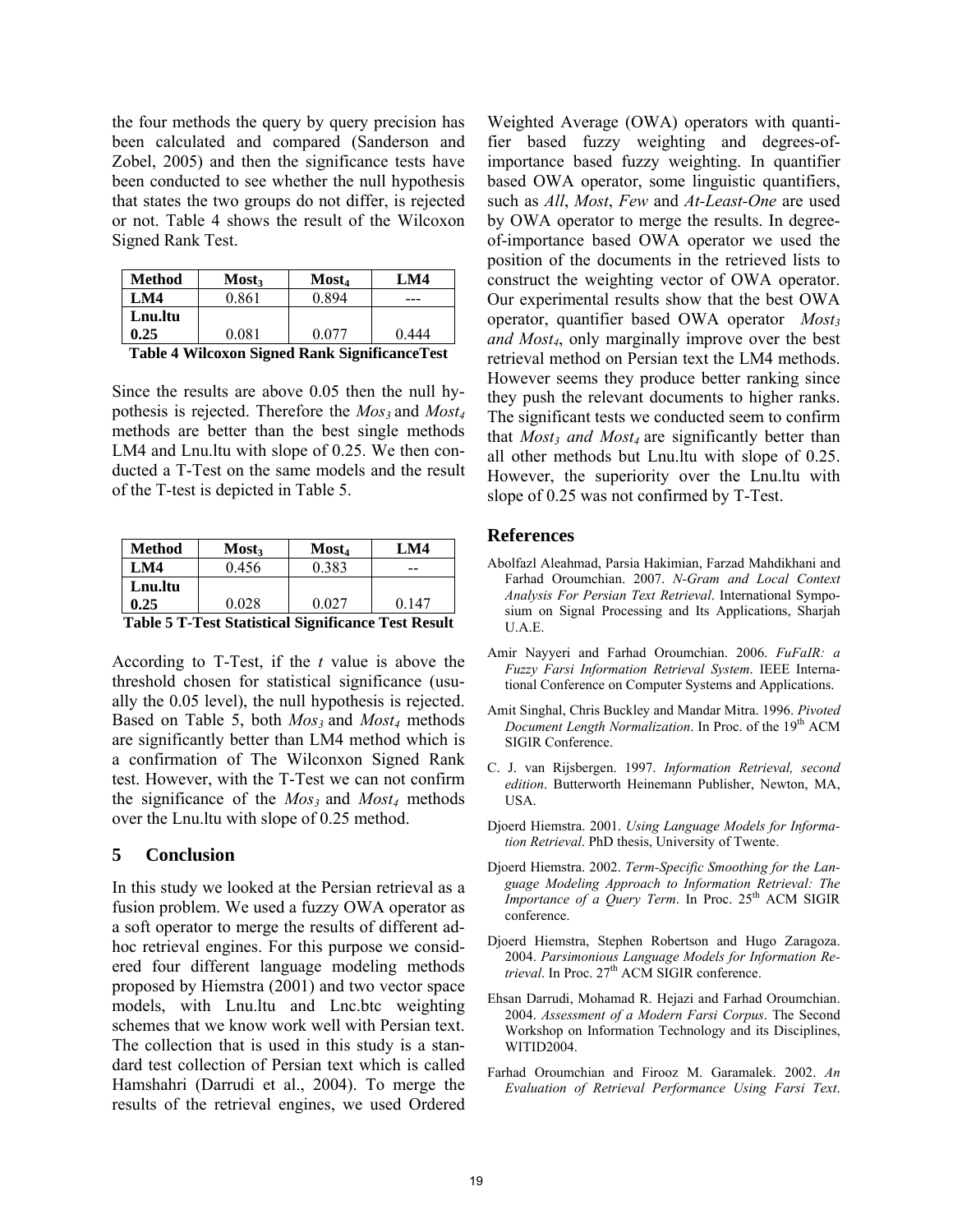Workshop on Knowledge Foraging for Dynamic Networking of Communities and Economies.

- Farhad Oroumchian and Ehsan Darrudi. 2004. *Experiments with Persian Text Compression for Web*. WWW 2004.
- Firooz M. Garamalek. 2002. *An Evaluation of Combinational Methods in Retrieving Persian Text*. Msc Thesis, Faculty of Engineering, University of Tehran.
- Gloria Bordogna and Gabriella Pasi. 2004. *A model for a SOft Fusion of Information Accesses on the web*. *Journal of Fuzzy sets and systems,* 148(1):105-118.
- Gloria Bordogna, Gabriella Pasi, Ronald R. Yager. 2003. *Soft approaches to distributed information retrieval*. *Journal of approximate reasoning*, 34(2):105-120.
- Ian H. Witten, Alistair Moffat and Timothy C. Bell. 1999. *Managing Gigabytes: Compressing and Indexing Documents and Images*. Morgan Kaufmann Publishers, Los Altos, USA.
- Jame Callan. 2000. *Distributed Information Retrieval*. In Advances in Information Retrieval: Recent Research from the Center for Intelligent Information Retrieval, W. Bruce Croft, ed. Kluwer Academic Publishers.
- Jay M. Ponte and W. Bruce Croft. 1998. *A Language Model*ing Approach to Information Retrieval. In Proc. 21<sup>st</sup> ACM SIGIR Conference.
- Kazem Taghva, Jeffrey Coombs, Ray Pareda and Tom Nartker. 2004. *Language Model-based Retrieval from Farsi Documents*. In Proc. ITCC 2004 Intl. Conference on Information Technology.
- Leaj S. Larkey and Margaret E. Connell. 2002. *Arabic information retrieval at UMASS in trec-10*. In E.M Voorhees, D.K. Harman., The Tenth Text Retrieval Conference.
- Mark Sanderson and Justin Zobel. 2005. *Information retrieval system evaluation: effort, sensitivity, and reliability*, In Proc. of the 28<sup>th</sup> ACM SIGIR conference.
- National Institution of Standards and Technology: http://trec.nist.gov/trec\_eval. November 2006.
- Ricardo B. Yates and Berthier R. Neto. 1999. *Modern Information Retrieval*. Addison-Wisley Publisher, USA.
- Ronald R. Yager. 1998. *On ordered weighted averaging aggregation operators in multi criteria decision making*. *IEEE Transactions on Systems, Man and Cybernetics*, 18(1):183- 190.
- Ronald R. Yager and Vladik Kreinovich. 2002. *Main Ideas Behind OWA Lead to a Universal and Optimal Approximation Scheme*. Fuzzy Information Processing Society, Proceedings NAFIPS, Annual Meeting of the North American.

#### **Appendix A. Glance View of the Empirical Results**

Each row in Table 6 shows the number of relevant documents (of top 20) for each query and method. The average number of relevant documents for *Most3* and *Most4* is 12 and 12.05 respectively. These values are higher than those for LM4 (the best method), Lnu.ltu method and LM3 (the worst method). It shows that the Most operators retrieve more relevant documents in their retrieved lists. Additionally, Figure 3 shows that the  $Most_3$  operator ranks relevant documents higher. So we can conclude that the *Most<sub>3</sub>* operator ranks more relevant documents in higher places in the final result.

| QID                     | LM4             | Lnu.ltu          | LM3                     | $Most3^*$          | Most4           |
|-------------------------|-----------------|------------------|-------------------------|--------------------|-----------------|
| 1                       | 6               | 6                | 7                       | 6                  | 6               |
| $\overline{2}$          | $\overline{12}$ | 9                | 9                       | 9                  | 10              |
| $\overline{\mathbf{3}}$ | $\overline{12}$ | $\overline{15}$  | $\overline{\mathbf{3}}$ | $\overline{15}$    | 12              |
| $\overline{\mathbf{4}}$ | $\overline{15}$ | $\overline{17}$  | 6                       | $\overline{15}$    | $\overline{16}$ |
| 5                       | 14              | 14               | 9                       | 12                 | $\overline{12}$ |
| 6                       | 7               | $\overline{9}$   | $\mathbf{1}$            | $\overline{\bf 8}$ | 8               |
| $\overline{7}$          | 18              | $\overline{18}$  | $\overline{17}$         | $\overline{18}$    | 18              |
| $\overline{\bf 8}$      | 10              | 13               | 6                       | $\overline{10}$    | 11              |
| $\overline{9}$          | $\overline{c}$  | $\overline{2}$   | $\mathbf{1}$            | $\mathbf 2$        | $\overline{2}$  |
| $\overline{10}$         | $\overline{13}$ | $\overline{12}$  | $\overline{13}$         | $\overline{12}$    | 13              |
| 11                      | 18              | 19               | 10                      | 19                 | 19              |
| $\overline{12}$         | $\sqrt{ }$      | $\overline{2}$   | 3                       | $\overline{c}$     | $\overline{2}$  |
| $\overline{13}$         | 19              | 18               | 16                      | 18                 | 18              |
| 14                      | 17              | 17               | 16                      | $\overline{18}$    | $\overline{18}$ |
| $\overline{15}$         | 17              | 11               | 7                       | $\overline{14}$    | $\overline{14}$ |
| 16                      | $\overline{13}$ | 14               | $\,1$                   | $\overline{13}$    | 14              |
| $\overline{17}$         | 16              | 18               | 10                      | $\overline{17}$    | 16              |
| 18                      | 11              | 10               | $\overline{4}$          | 11                 | 11              |
| 19                      | 12              | $\overline{15}$  | 6                       | 12                 | 12              |
| 20                      | $\overline{7}$  | $\overline{12}$  | 7                       | 11                 | 11              |
| $\overline{21}$         | $\overline{8}$  | $\boldsymbol{7}$ | $\overline{7}$          | $\overline{\bf 8}$ | $\sqrt{ }$      |
| $\overline{22}$         | 18              | 13               | $\mathbf{1}$            | $\overline{14}$    | 16              |
| 23                      | 19              | $\overline{16}$  | $\overline{15}$         | $\overline{16}$    | 14              |
| $\overline{24}$         | 5               | 10               | $\overline{\mathbf{3}}$ | 9                  | 9               |
| 25                      | $\overline{11}$ | 11               | 7                       | 13                 | 14              |
| 26                      | 16              | 14               | 14                      | $\overline{14}$    | 14              |
| 27                      | 17              | 13               | 5                       | $\overline{15}$    | 16              |
| 28                      | 10              | $\overline{13}$  | 6                       | $\overline{14}$    | 14              |
| $\overline{29}$         | 18              | 17               | 17                      | 19                 | $\overline{19}$ |
| 30                      | 12              | 12               | 4                       | $\overline{15}$    | 13              |
| $\overline{31}$         | $\overline{18}$ | $\overline{12}$  | $\overline{4}$          | $\overline{12}$    | $\overline{13}$ |
| $\overline{32}$         | 10              | $\overline{11}$  | 7                       | $\overline{12}$    | $\overline{12}$ |
| $\overline{33}$         | 19              | 18               | $\overline{4}$          | $\overline{18}$    | 18              |
| $\overline{34}$         | $\overline{17}$ | 13               | 6                       | $\overline{13}$    | $\overline{15}$ |
| 35                      | 15              | 15               | 8                       | 16                 | $\overline{15}$ |
| 36                      | 14              | 10               | $\overline{4}$          | 10                 | $\overline{13}$ |
| $\overline{37}$         | 11              | 8                | $\,1$                   | 10                 | 11              |
| $\overline{38}$         | $\overline{15}$ | 14               | 5                       | $\overline{19}$    | $\overline{18}$ |
| 39                      | 19              | 16               | $\overline{4}$          | 17                 | 17              |
| 40                      | 13              | 11               | 11                      | 12                 | 12              |
| 41                      | 9               | 8                | 7                       | $\overline{\bf 8}$ | 7               |
| $\overline{42}$         | 10              | 5                | $\overline{4}$          | 9                  | $\overline{8}$  |
| $\overline{43}$         | $\overline{11}$ | $\overline{12}$  | 5                       | 11                 | $\overline{11}$ |
| $\overline{44}$         | 8               | 10               | $\overline{\mathbf{3}}$ | 8                  | $\overline{7}$  |
| 45                      | 16              | 16               | 8                       | 16                 | 16              |
| $\overline{46}$         | $\overline{12}$ | $\overline{11}$  | 9                       | $\overline{12}$    | 13              |
| $\overline{47}$         | $\overline{10}$ | 8                | 6                       | 9                  | 10              |